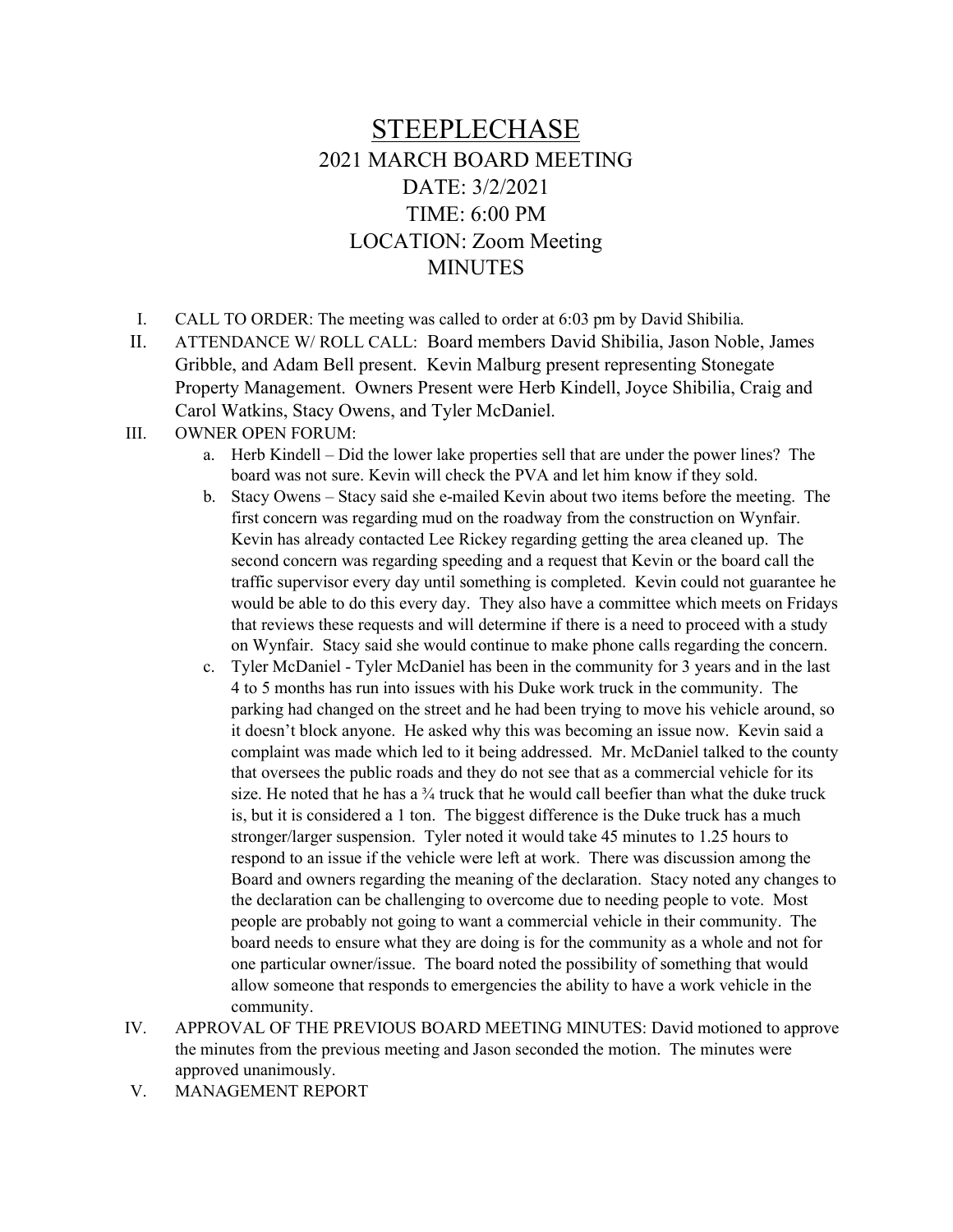- a. Last Month's Financials were e-mailed out to the board on February 10, 2021.
	- i. ii. Current Account Balances
		- 1. Operating Account 2/24/2021 \$45,082.14
		- 2. 4 CDs at Victory Bank
			- a. Victory 6 Month \$12,661.50 8/27/2021
			- b. Victory 9 Month \$25,863.87 11/27/2021
			- c. Victory 8 Month \$25,668.19 7/27/2021
			- d. Victory 12 Month \$25,634.37 8/27/2021
	- ii. Delinquent Accounts
		- a. Total Resident Outstanding: \$10,805.00
- b. Management Updates
	- i. Kevin had been in the clubhouse/gym and had fixed one exercise ab machine by getting the line back on the pulley.
	- ii. Kevin also refilled the spray bottles for the gym.
	- iii. He completed an inspection of the community earlier in the month, but due to the snow was not able to get another one in since it became more challenging to look at homes, with the snow and cars on the streets.

## VI. OLD BUSINESS:

- a. Sediment Removal
	- i. The company was able to start this week on the sediment removal. Following their plan, they should start pumping water at the end of this week or into the next week. James talked about what he saw down there and thought everything looks good on the layout. David asked Kevin to see if it is possible for the company to keep the walking path cleaner during the work.
- b. 8' Benches
	- i. Kevin showed the pictures of the honorary bench. It appeared the top would fit on top of some metal dowel rods, but there was not a good way to keep it secure. It would also be challenging to keep it secured in the ground. The board saw the potential for issues with kids knocking it over or someone getting on it and the bench tipping over with them on it. The board agreed they should move forward with the two benches they had purchased and make one of them honorary with a little placard. Jason will walk over there tomorrow and see what areas would work best for the two installations. The areas the board was leaning toward was behind 312/308 Wexford, 11323 Sheffield, and 568/564 Winchester
- c. Steeplechase Elementary
	- i. There was a new principal selected for Steeplechase Elementary, Lisa Resing. She is currently the principle of Florence Elementary. Jason commented he heard she was a great selection for the position.
- d. Plaque box near flags
	- i. Kevin called the company about this order. They were waiting on a part to make the product. They didn't have an ETA but were hoping they would have something in the next 4 to 6 weeks. They offered other options, but none that would provide the visibility and look of the other board.
- e. Fountain/Aeration system/Fish at retention basin
	- i. The board discussed the fountains for the community. With the costs, the Board decided they should table this for now with the aeration system and see what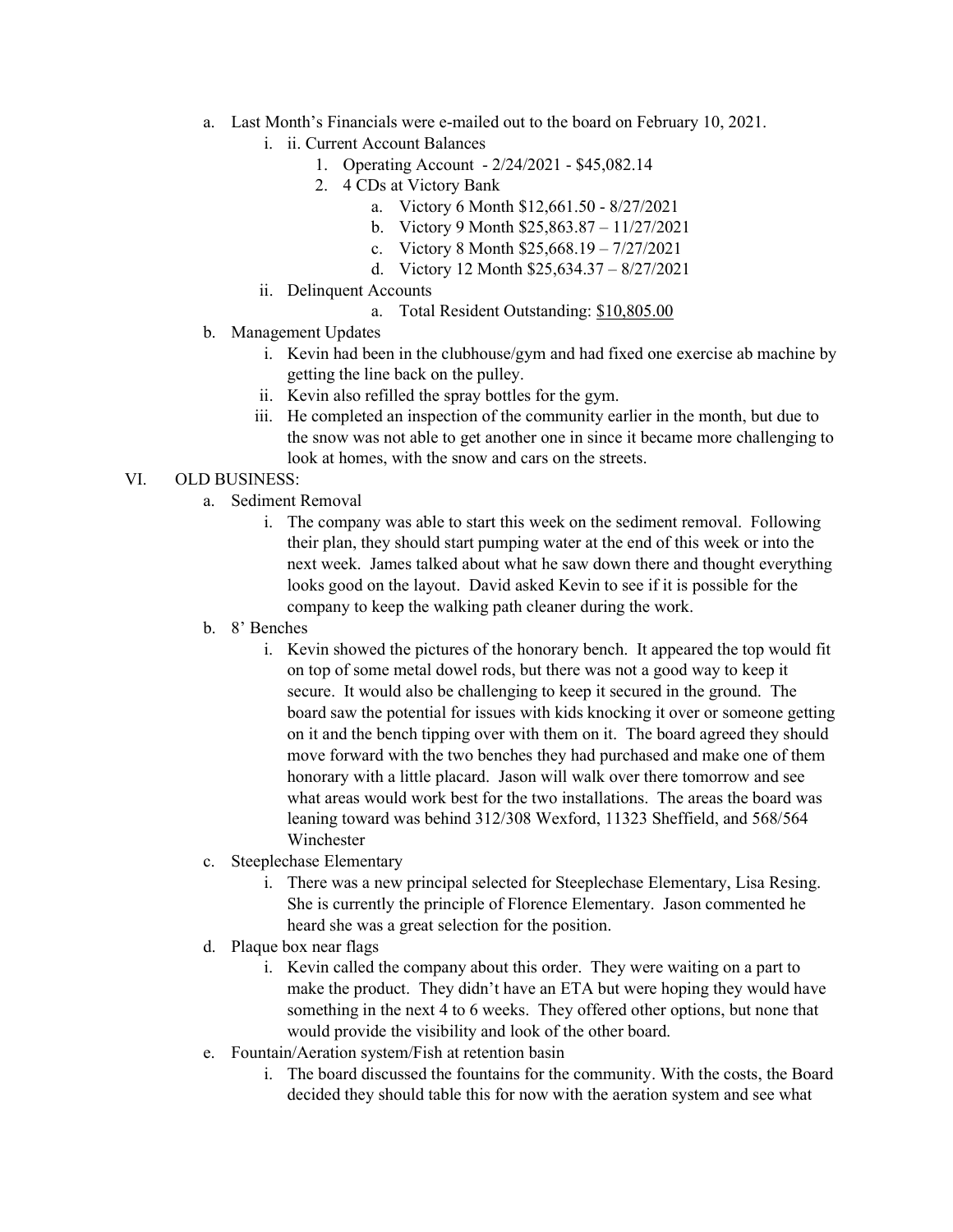they will have at the elementary and if the residents will have access to things like outdoor basketball hoops when school is not in session. They talked about stocking the retention basins with fish and agreed that a full stocking did not seem like something they should pursue. David asked Kevin to see what they could do with a \$5000 cap on fish for both retention basins.

- f. Electrical Around Pool
	- i. The board discussed the pool lights and the bids from Integrity, Rose Brothers, and David Dimatriadis. The board agreed David had the most time at looking at things, they each had similar viewpoints on what needs to be done and pricing was very similar. The board agreed to cap the work at \$2000 and go with David so the other vendors did not redo some work David already did in this process.
- g. RC boats on retention basin
	- i. This was discussed and the board felt that it might be feasible, but it invited others to use objects in the water that would not comply with new regulations. The board would be open to hearing more options, but at this time are not looking at pursing this in the community.
- h. Insurance Coverage for front Entry
	- i. Herb should be meeting with the front entry group in the next month and will provide an update to the community.
- i. Duke Trucks in Community
	- i. See above in owner open forum.
- j. Speed on Wynfair
	- i. See above in owner open forum.
- k. Golf Carts Boone County
	- i. The board requested that Jeff look at this to see what the liability would be if the board approves golf carts in the community.

## VII. NEW BUSINESS:

- a. Clubhouse Rentals
	- i. On March 1, the State of Kentucky begins allowing event spaces to increase occupancy to 60% maximum occupancy. This would mean the clubhouse could hold a total of 51 people for rentals. The board agreed they should discuss the options available to them in reopening the clubhouse. Kevin reached out to the coordinator inquiring if they were still interested in overseeing rentals for the clubhouse. At this time, he has not heard back from her, but would call tomorrow. The clubhouse would also need a deep clean since it had not been used in about a year. Kevin will reach out to the cleaner. The forms would need to be updated to comply with the changes in state protocols. Kevin recommended they include language about masks being worn and the renter being responsible for enforcing this policy. Attendees should try to socially distance as much as possible and follow Kentucky guidelines on restaurants if there will be food at the event. The board agreed with the different options available.
	- ii. Jason asked about doing a lock box option for the clubhouse. It would be something that would be possible, but it would need to be something where the code can be periodically changed from event to event.